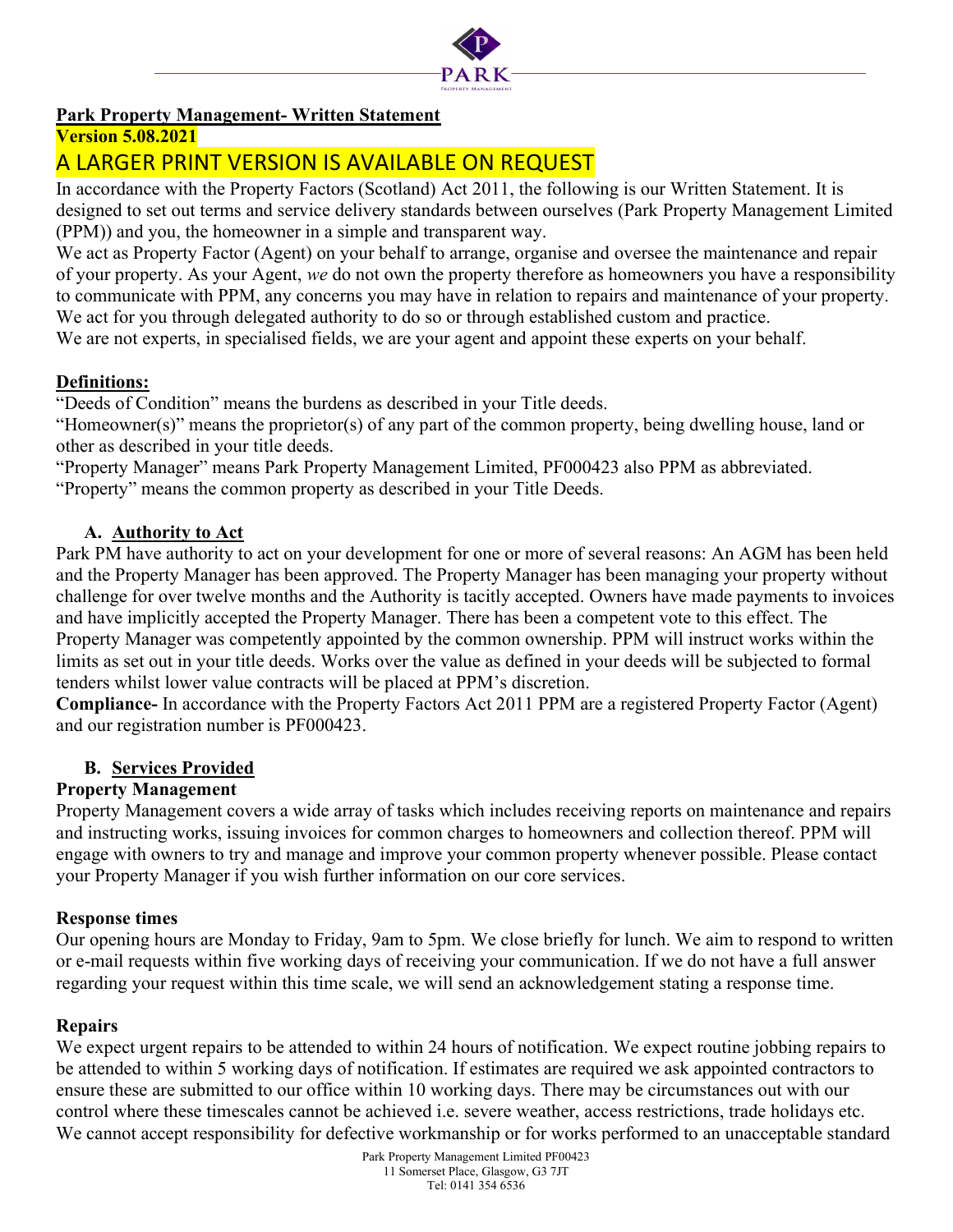

which is the responsibility of the contractor. However should you contact us and inform us that you are dissatisfied with the standard of the completed work, this will allow us to contact the contractor on your behalf and make every effort to resolve the issue to your satisfaction.

#### Out of hours Emergencies

We have a 24hr emergency contact number so that you have confidence any emergencies will be dealt with 24/7. PPM make a small monthly charge for the provision of this service.

Should a homeowner require the services of an emergency contractor for common repairs out with normal office hours they should contact our out of hours number 0141 354 6536 which provide instructions on how to connect to the relevant company. Please be aware emergency calls will be subject to the contractors' out of hours rate. If you have trouble with this service do not hesitate to appoint a contractor of your own choice to mitigate any loss or damage.

#### Inspections

We have building inspectors who visit developments covered under our portfolio. They report back to our property managers any issues or repairs noticed on their visit. The inspection is not part of our core service and no charge is made for this provision. The property manager may also visit the development. It is vitally important that homeowners make us aware of any common defects or concerns they may have in relation to the management of their property/development as these may not always be obvious at the time of inspection. Homeowners should email us to support@parkpm.co.uk if they notice any repairs requiring attention. During visits, we will carry out a visual inspection of the external fabric of the building, common grounds if appropriate and, when we can, internal common parts, provided access is available. We will note any obvious defects and action as required. Our inspector does not carry out a formal risk assessment of the property and the visit does not constitute a survey. Park PM do not warrant that all issues will be picked up by an inspection and recommend owners contact us if they notice any issues. If these types of inspections are required, we would engage the services of an appropriately qualified person/firm on homeowners' behalf. If these are required a fee will be charged.

#### **Insurance**

We will place insurance on your common property at the current cover level and you must pay the premiums for this. As Property Factor (Agent) we will not carry out an insurance revaluation on your property unless specified in the Deed of Conditions. However, we can obtain costs and seek the approval of homeowners, if requested to do so, by the majority of homeowners. Please note that it is the sole responsibility of the homeowner to ensure the property is insured for the full reinstatement value. This will ensure that buildings insurance sums are kept accurate, avoiding any dispute in the event of a claim. We recommend a survey be carried out at least every five years. Owners are liable for the cost of non routine works such as RCA revaluations.

As a homeowner and client of Park Property Management you will have been provided with a schedule detailing the insurance premium, sum insured etc. and a copy of the terms of your buildings policy. If you require a further copy, please contact your Property Manager.

There are clear procedures in place for submitting insurance claims on behalf of homeowners which will be explained when intimating a claim. We use a broker to place insurance and whilst we do not currently charge a commission, any commission would be clearly highlighted to owners. If you would like a copy of our insurance claim procedure, please write to us.

#### Fees/Rendering of Account

The following categories relate to the charging of management fees and provide an indication of where additional management fees may be applied.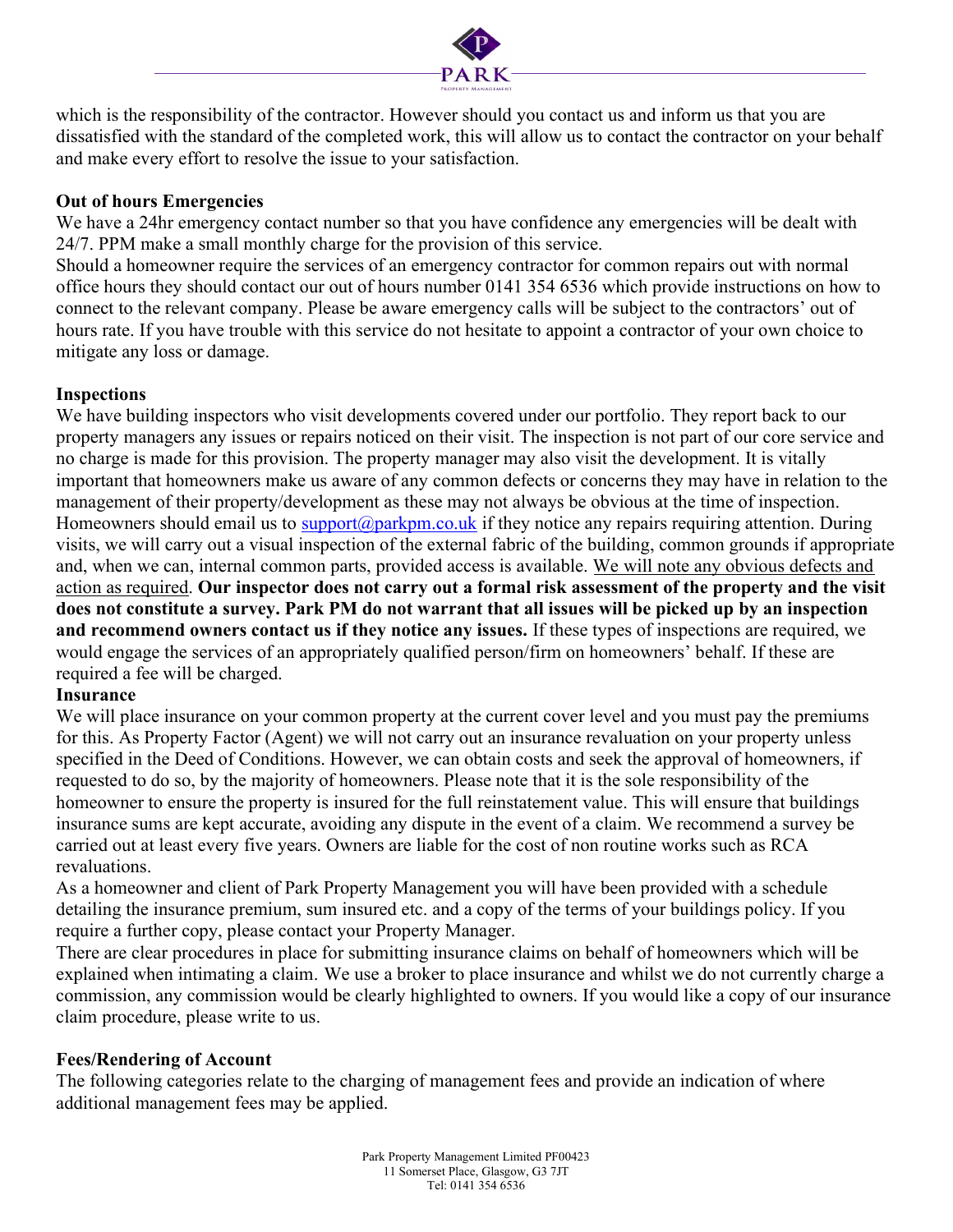

#### Management Fee

Our management fee is for the provision of our core management service as your Property Manager on your behalf and it is reviewed annually. Any increase greater than the rate of inflation\* will be notified to you in writing. The management fee is calculated as a fixed charge per share in your total development share. \*Park PM measures inflation as the percentage increase in the UK national living wage.

#### Apportionment fee

If you sell your property, your Solicitor will normally ask us to provide them with information which they require to complete the sale. We will assist in this however, as our management fee only covers the common management of the property; we will charge a fee for this additional administration. This fee will be notified to your Solicitor and charged on your common charges account.

## Service Charge

The service charge is the total charge for ensuring proper management of the property. This includes all contractor invoices and the Management Fee. It is essential that homeowners pay their service charge as the wellbeing and condition of your property may suffer from non payment by even one homeowner.

## Late Payment Charge

We have strict credit control procedures in place which is very much in the interest of the homeowners. It is important that we recover outstanding charges to allow us to be in a position to fund maintenance going forward. Our invoice is issued and payment plans may be offered to allow this to be cleared over the course of the year. On any given month, we reserve the right to charge an administration fee\*\* if a payment is over seven days late. On any given month, if a payment passes twenty-eight days late, we charge a further fee\*\*. A 'Notice of Intended Action' (N.O.A.) may further be issued. Fourteen days after the N.O.A. is issued, the account is passed to solicitors for formal collection proceedings. We reserve the right to raise late payment fees of up to £300.00\*\* plus VAT to cover extra costs in administering late payers in addition, charges for Court Dues and legal costs will be borne by the account holder. Please note that potentially these costs could amount to hundreds of pounds. This charge is allocated to the client and not the development. Please note that these charges are to cover the cost of administering late payments and are not a charge for credit. \*\*The level of fees is subject to increase from year to year. A copy of our current fees is available on request.

#### Additional Fees

Circumstances may arise over and above our normal day to day management which could involve extra work and may result in additional charges. Please note any proposed charges will be notified to homeowners. However, in emergencies (or in any other circumstances we think are justified) we will arrange work and recover the cost from homeowners. You will have to pay a further management fee of 10% of the total cost (before VAT) if the proposed cost per homeowner is more than £250 per work project.

#### Liability

Each homeowner is responsible for ensuring their property is well maintained and they have legal obligation to ensure their property is safe for people entering or leaving. You may be a homeowner of a flat or a house that has a shared responsibility for common areas; this is therefore an extension of your own home. If you note or are aware of any defects at your property that are considered to be unsafe then you as an occupier have a responsibility to make it safe, take action if required and warn other homeowners or visitors of the hazard. Please ensure any hazards are reported to our office as soon as possible however if it is not rectified within a period of 24hrs you must contact our office again.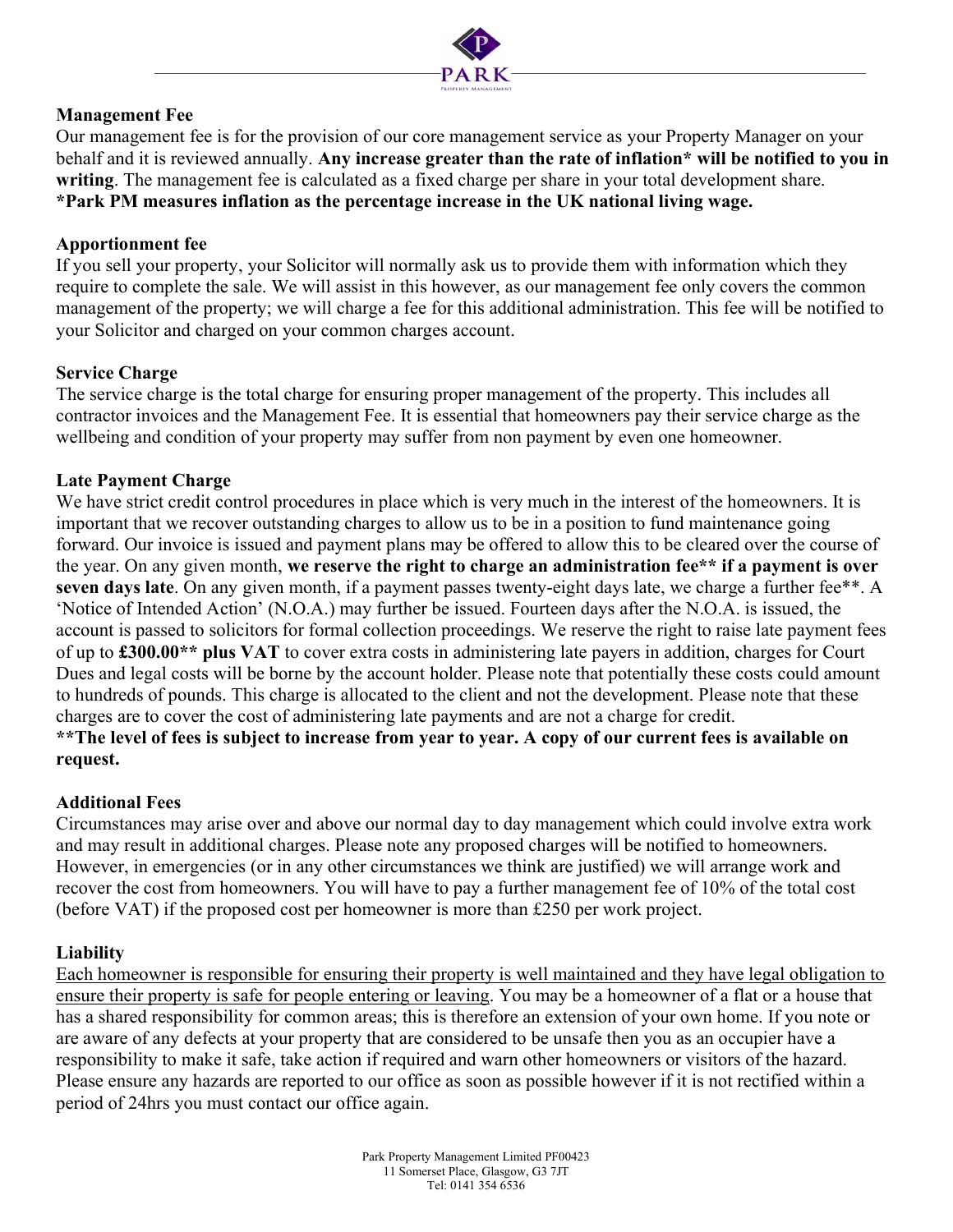

## C. Financial and Charging Arrangements

#### Common Charges Account

These are issued either quarterly in arrears or on an annual budget basis in advance.

A budget invoice for the coming period is issued and payment terms are expressed on this. Our accounts are due for immediate payment\*\*\*. Contractors and suppliers' invoices will need to be paid on the homeowners' behalf.

## \*\*\*This does not affect your statutory rights.

We offer payment plans on all our budgeted accounts and your charges can be spread evenly throughout the twelve months of the budget year.

If payment remains outstanding, following the issue of the account, a notice may be sent. Please refer to our Debt recovery procedures for further information. This is available on request.

Payment can be made by cheque, bank transfer, debit card on the telephone, direct debit, online or standing order. Each year a reconciliation of your Budget invoice will be made, reconciling the actual costs of the year against the budget figures. A balancing charge or credit may apply.

How we charge our management fees are covered separately in this statement. Your current charge is included in the appendix to this statement.

#### Share of Maintenance/ Repair costs

The share allocations are detailed on your budget common charges account. The share allocation of your property is set out in your deed of conditions.

#### Common Charges Accounts Disputes

If you are disputing any item on your account you should contact our office to discuss the matter. We may agree to allow you to withhold payment of the disputed amount until the matter has been resolved however all other items should be paid in full. It is at our discretion to allow you to withhold any part payment and all invoices must be settled on time unless written authority has been received.

#### Apportionment

Your share of common charges is set out in the title deeds of your development. Your current common charge apportionment schedule is included in the appendix to this statement.

#### Debt Recovery Process

Where individual homeowners do not pay for services and Park PM has to pursue those homeowners on behalf of the paying homeowners, there will be costs incurred to the development for doing so. These will be identified as 'legal cost for recovery of debt' on your invoice. In the majority of circumstances, the principal sum, legal expense and interest can be recovered via a successful pursuit of a debtor. However, Courts may cap expenses due from a debtor and often this can be less than the cost to pursue. If we do not pursue debtors, there would be insufficient funds to manage your development and provide services. In the event where sums due by a homeowner are deemed to be irrecoverable and we will be required to redistribute these sums amongst jointly liable homeowners, we will confirm any action taken to recover the charges upon request. Throughout this process we reserve the right to register a Notice of Potential Liability against a homeowner's property, the cost of which will be borne by the homeowner. This act is provided for in section 10 of the Title Conditions (Scotland) Act 2003 or section 12 of the Tenements (Scotland) Act 2004.

#### Client Money/ Funds

The following category relates to the retention of the monies on the homeowners' behalf. In this respect we confirm that client funds are held in a separate bank account, separate from company funds.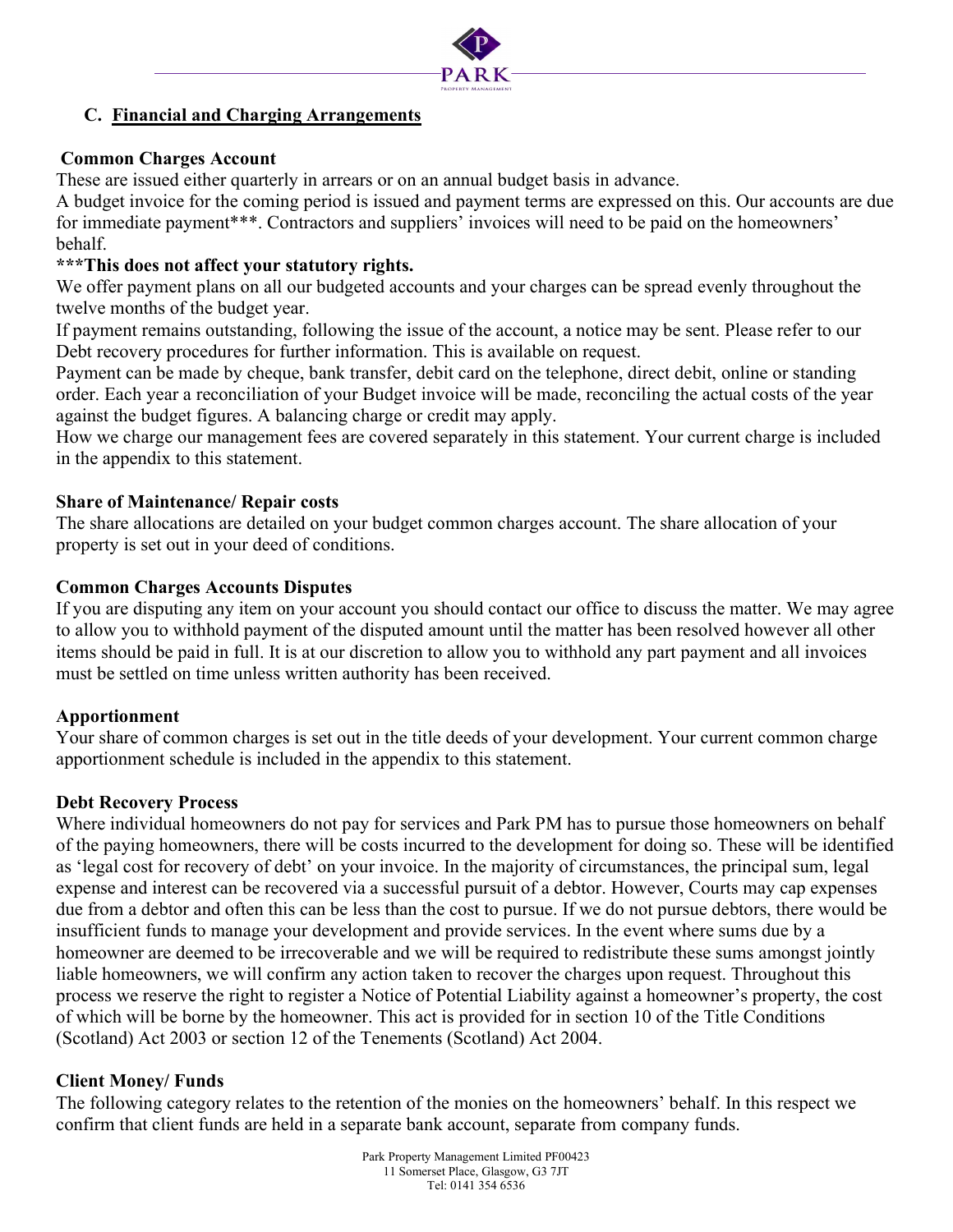

#### Float

Each homeowner may be required to pay a float, details of this will be written in your title deed. The float amount will either be set by the Deed of Conditions or based on the expenditure for the property. The float is a contribution to the maintenance fund and is necessary to meet ensure common expenditure incurred for the property is funded adequately.

The float is necessary to maintain the property/ development. If unpaid, it may result in the withdrawal of services or the prevention of common repairs. Where this is the case homeowners will be notified. All floats are held in non interest bearing accounts.

#### Float refunds

Unless the Deed states otherwise, in the event of a sale of a property, or the termination of the management, the float will automatically be credited to the homeowners' final account. We can only refund floats if we have the funds to do so. If there is large development debt, this may preclude full refunds. Park PM reserve the right to use clients' credit balances to fund debt until a full collection process has been achieved. All debt in a development is funded by owners floats and is an asset of the development, not money owed to the Property Manager and PPM will not underwrite owners' debts.

#### Reserves

Some developments operate a provision for future repair & renewal, often referred to as a sinking fund or reserve. PPM describe these as reserves. Any provision for this will be clearly shown in your budget invoice. These sums are accounted separately for capital investment in your property to prevent surprise large costs at future dates. These sums are kept in trust for the development and are not returned at sale of your property. Any reserve fund will be returned in full as per your apportionment share should you terminate the Property Manager.

#### Repair costs

Excluding emergency and routine jobbing repairs we will contact homeowners in advance of instructing major repair work at the property. Where the amount of float held for the property is less than the specific repairs required, we may ask homeowners to provide funding in advance of us instructing a contractor to proceed. Your title deeds will provide a maximum level of expenditure that we are approved to incur for normal repair costs.

#### Major repairs

All homeowners have an obligation to ensure their property is maintained. Where we require authorisation and advance funding to proceed with the work we will write to homeowners providing details of all estimates received and specification of the work proposed. The Tenement (Scotland) Act (2004) details legislation to allow for repairs to be instructed on the basis of a majority agreement. Your title deeds may provide for a different level of approval (through a quorum). We will not be in a position to instruct repairs on the basis without having the necessary funds in place.

These categories are dependent on funding. If we have adequate floats there should not be any difficulties however where that is not the case, we will require advance funding. The role of a Property Factor (Agent) is to organise and administer the maintenance, not finance it. PPM will charge additional fees for major works which will be notified at the time. We reserve the right to issue a Notice to Pay under The Tenements (Scotland) Act 2004 to ingather funds for major works in advance of their instruction.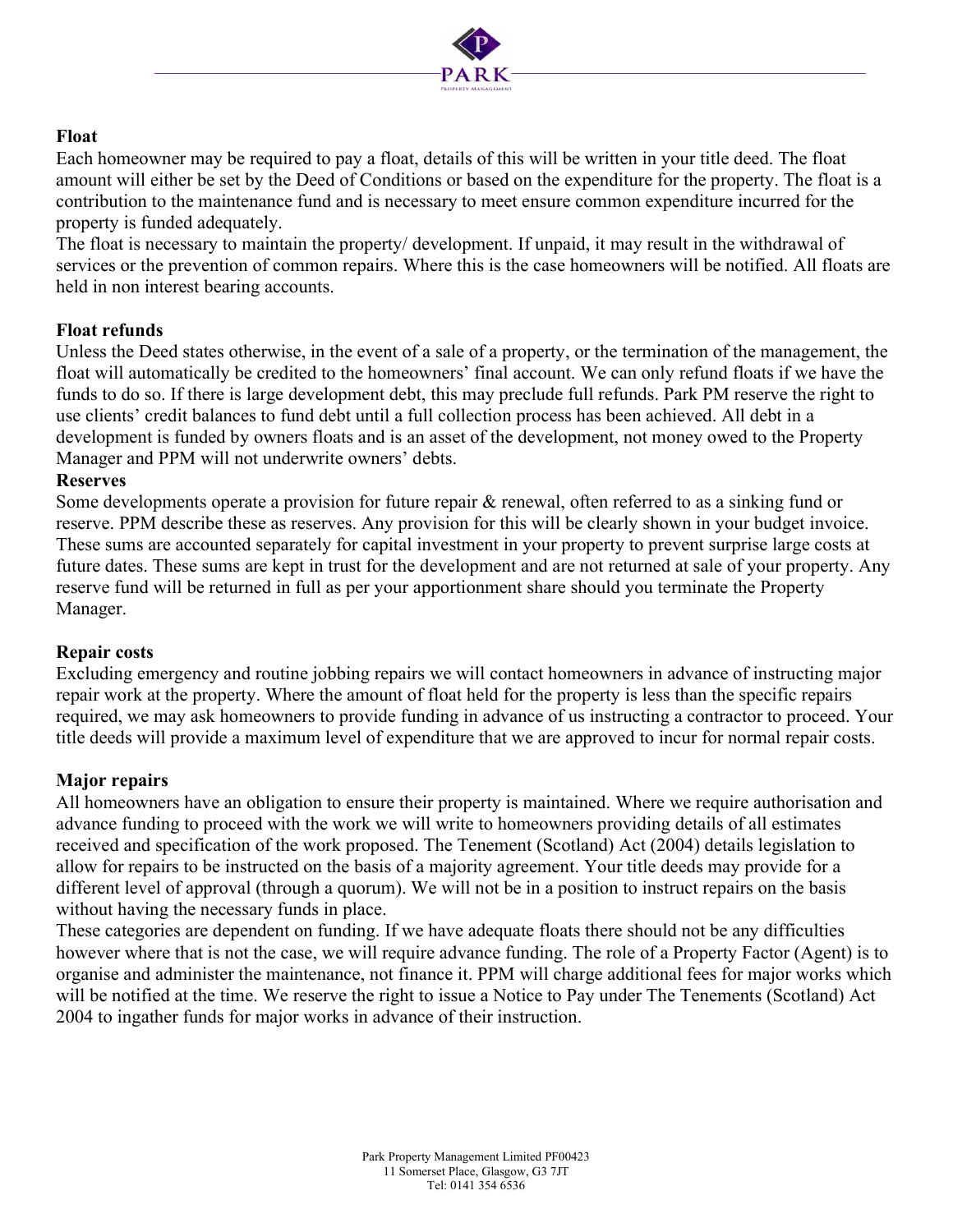

## D. Communication Arrangements

#### Phonecalls

All calls to our offices may be recorded or monitored for training and quality control purposes.

#### New Clients

When purchasing a property, the appointed Solicitor must make the purchaser(s) aware that there is a Property Factor (Agent) in place and what the homeowners' responsibilities and liabilities are.

#### Consultation Procedure:

We appreciate that there may be occasions when our standards slip below the high levels we set and have therefore developed a procedure for handling complaints which is detailed below. Any complaints relating to the contractors/suppliers will be dealt with in the same way. You may complain to us about contractors, our team, or a procedure. Please contact us at support@parkpm.co.uk or by telephone: 0141 354 6536 (ask for customer service) if you have any concerns or complaints. A complaint form will be supplied for you to fill in and return.

Our complaint process has three stages which must be followed:

Stage 1: complaint to our customer services team for consideration. Please fill out the form that is provided on request. Send to: Park PM, Customer Services, Stage 1 Complaint, 11 Somerset Place, Glasgow, G3 7JT or email support@parkpm.co.uk

Stage 2: Appeal of complaint to our "Head of Residential Property Management". Please fill out the form that is provided on request. Send to: Park PM, Customer Services, Stage 2 Complaint, 11 Somerset Place, Glasgow, G3 7JT or email support@parkpm.co.uk

Stage 3: Appeal to the Housing and Property Chamber, First-tier Tribunal for Scotland, Glasgow Tribunals Centre, 20 York Street, Glasgow, G2 8GT

A full copy of our complaint procedure is available on request.

#### E. Declaration of Interest

We will tell you about any financial or ownership interest we have in property that we manage for you. We do not have any financial or other interest in any contractors we appoint on your behalf.

#### Approved Contractors/ Suppliers

We work with an approved list of Contractors/ Suppliers. These independent companies must maintain a high level of service to comply with our criteria and to remain on our Approved List. As we cannot check all repairs, we rely on feedback from our clients to monitor their performance. Our criteria includes an assessment of competence, a requirement to provide documents such as public liability and, where applicable, Health and Safety statements. Our criteria also state that contractors' should ensure adequate supervision during the works and that a final inspection of the work carried out is undertaken by a suitably qualified person. We have no financial or business interest in any contractors/suppliers appointed by Park Property Management on behalf of homeowners. Furthermore, we do not receive any inducements from the contractors appointed to carry out maintenance on the homeowners' behalf. The cost detailed on our common charge accounts is the amount invoiced by the contractor.